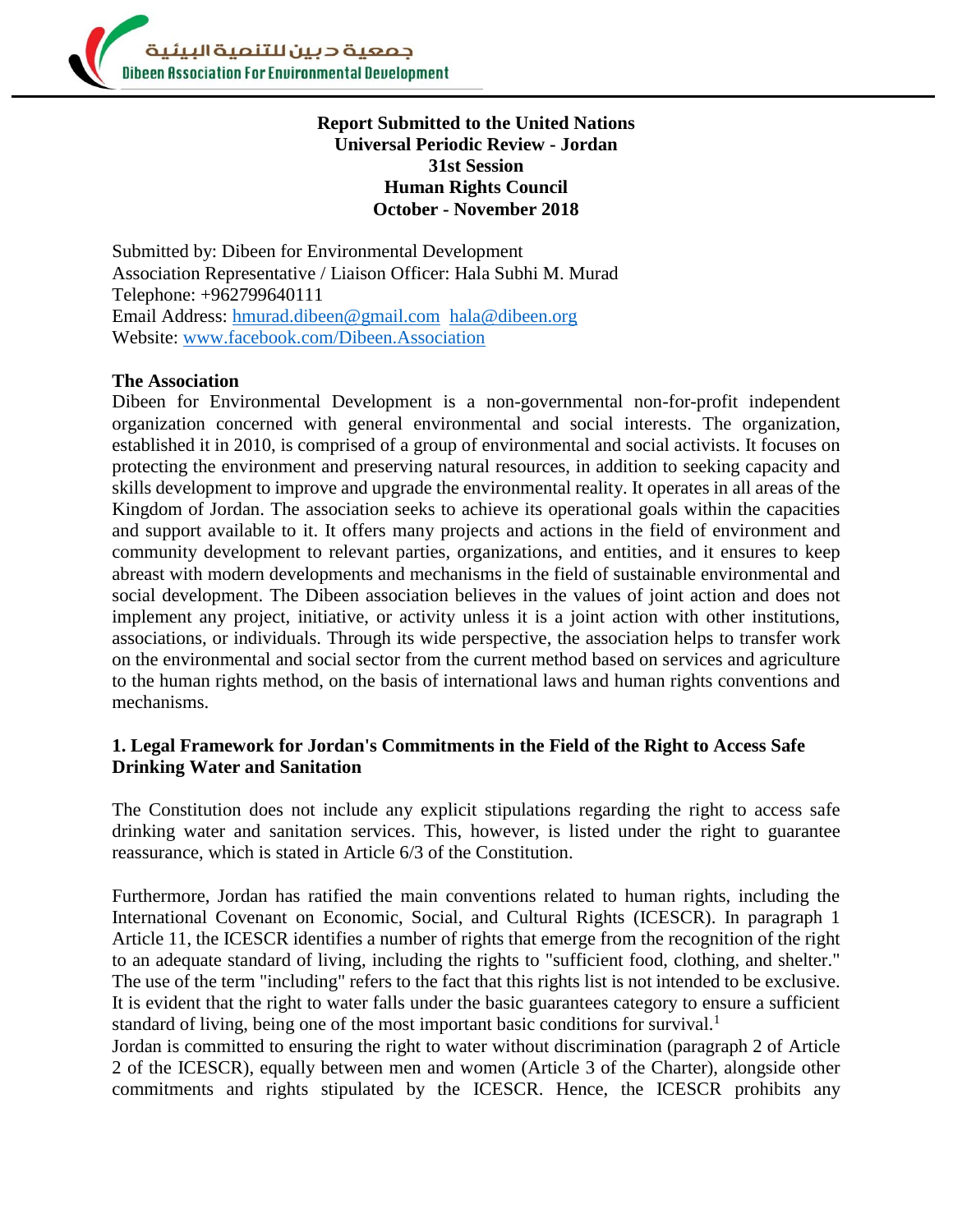

discrimination based on ethnicity, color, sex, age, language, religion, political or non-political opinion, national or social origin, wealth, lineage, physical or mental disability, health state, or any other reason that leads to nullifying or hindering the right to equally enjoying the right to water, or to practice this right. In 1990, in the General Comment Number 3, the Committee on Economic, Social, and Cultural Rights noted in the past that even during times when constraints on resources are stringent, weak individuals in society must be protected by adopting targeted, relatively lowcost programs.<sup>2</sup>

It could be a good idea to mention the framework provided by the SDGs (esp. Goal 6) – for example, has Jordan made any commitments to implement the SDGs on the national level, including Goal 6? Did the issue come up during its voluntary national review for the SDGs back in 2017?

# **2. The General Framework of Challenges Related to Right to Water and Sanitation**

The water situation in Jordan is clear for everyone. We are classified as the fourth poorest country in water. As the population increases naturally or due to refugees (whose frequency has increased because of regional instability as a result of successive revolutions in Arab countries, especially Syria), the water crisis has deepened. Jordan has become the third poorest country in terms of water security, and the per capita share of water decreased from135 cubic meters between 2013- 2016 to 74 cubic meters in 2017, according to reports by the Ministry of Water and Irrigation. The World Bank identifies the water poverty level at 1000 cubic meters a year per individual. In other words, Jordan is 88 times less than the poverty line, falling below what is called absolute scarcity of 500cubic meters a year (Falkenmark indicator).<sup>3</sup>

A 2014 report conducted by the special rapporteur for human rights on the right to access safe drinking water and sanitation services emphasized the gap in Jordan's legal framework, as Jordan does not have laws regarding water. Since Jordan hopes to embrace the concept of water as a right for citizens and residents alike across the Kingdom, it ratified the ICESCR, which clearly stipulates the right of individuals to access safe drinking water and sanitation services. On the local level, the Jordanian Constitution treats individuals equally in terms of rights and duties, but does not have dedicated articles for water rights. The water sector in Jordan is regulated through a group of laws governing the Water Authority, the Jordan Valley Authority, the Ministry of Water and Irrigation, and the Environment Law. We do not, however, currently have a comprehensive water law that perscribes water as a right for each individual, affirming the principle of access to water for personal and domestic purposes as a priority over other uses. To date, Jordan, has not proposed a comprehensive law for water, and the Legislation and Opinion Bureau has not had any draft law on its agenda as of yet. 4

#### **3. Challenges to the right to access water and sanitation (?) from a Gender Perspective**

Jordan gives water a great deal of importance and produces national strategies and plans to upgrade the water sector in general. However, after reviewing the majority of plans and strategies related to the water sector, we noticed that since 2011, there has been a complete absence of any talk about mechanisms, plans, initiatives, and actions that fundamentally include a gender perspective in water and water security issues. Nonetheless, gender issues affect and are affected directly by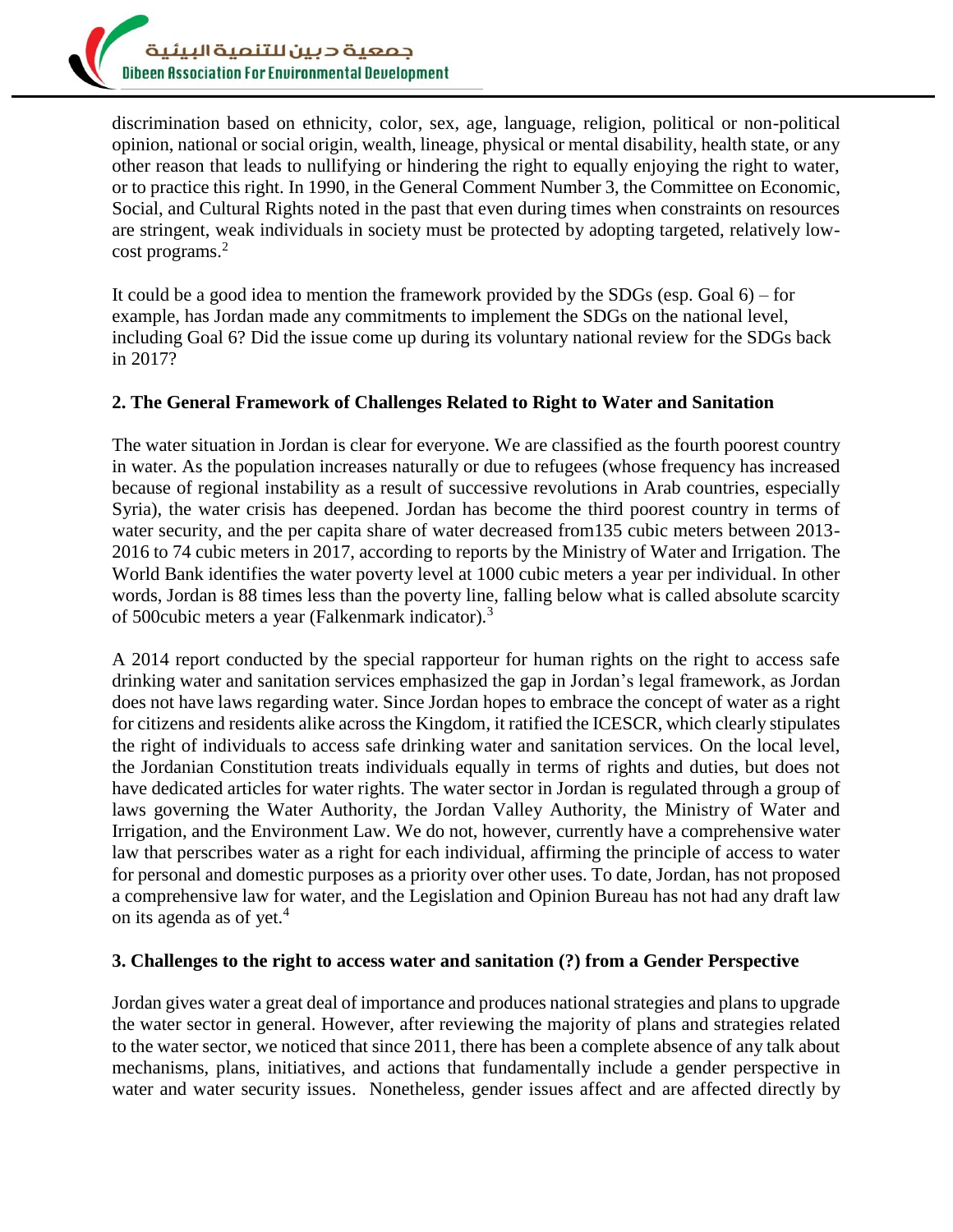

water security issues. Women and children are the ones who are directly and significantly affected by any disruption or scarcity in supply, or by bad quality of water. Global trends in water issues are heading for the integrated management of water resources that intend, in the first place, to involve everyone in decision- making related to water. In this sense it is crucial that have a complete participation of society in identifying its water priorities and working on innovative solutions to reduce different water issues. Women come at the top of society, and women's work can be quite sensitive to water issues. For example, the traditional practices of women in rural and desert areas, who have dealt with scarce water resources for decades and who have considerable practical experience with gender and water affairs, provide important insight into the gendered water issue. In addition, women in cities have knowledge and information that could enrich the water management function in an integrated manner, giving it an innovative touch. This issue, however, is not on the mind of consecutive governments that manage the water issue.

Our Recommendations based on SDGs and 2030 plan especially goal 5 and goal 6, specifically in the following targets:

"**6.2** By 2030, achieve access to adequate and equitable sanitation and hygiene for all and end open defecation, paying special attention to the needs of women and girls and those in vulnerable situations" , "**5.5** Ensure women's full and effective participation and equal opportunities for leadership at all levels of decision-making in political, economic and public life" and "**6.6-B** Support and strengthen the participation of local communities in improving water and sanitation management " this supports the link with having more women involved in water policy)

## **4. Foreign Labor in Qualified Industrial Zones**

In its Annual Report for 2016, the National Centre for Human Rights – Jordan's A-status NHRI – affirms that foreign workers in qualified industrial zones (QIZs), most of whom are women, do not have drinking water.<sup>5</sup>

#### **5. Sanitation**

According to the National Centre for Human Rights, 68% of real estate is serviced with sanitation systems. However, the Centre monitored the plight of citizens in areas that do not have these services. They examined bad odors from cesspits and the spread of rodents, and found that the costs for pumping cesspits range from JD 30 - 40. They observed these difficult living conditions in the east neighborhood of Madaba Governorate, Dlail and Hallabat in Zarqa Governorate, and Al-Mansura in Mafraq Governorate. Furthermore, water and sanitation networks are not sufficiently available in Ma'an Governorate.<sup>6</sup>

# **6. Syrian Refugees**

It is not possible to ignore the repercussions of the Syrian refugees to Jordan with regard to the right to water. We should affirm that one-third of Syrian families are supported by women.<sup>7</sup> These families often cannot provide drinking water, especially in the summer. Cultural and social factors represent a basic factor in women's access to water, as they occasionally must send their male children to the mosque, many kilometers away, in the hope of finding water. Buying costly water from tanker trucks depends, to a large extent, on social influence. Very often, tanker drivers give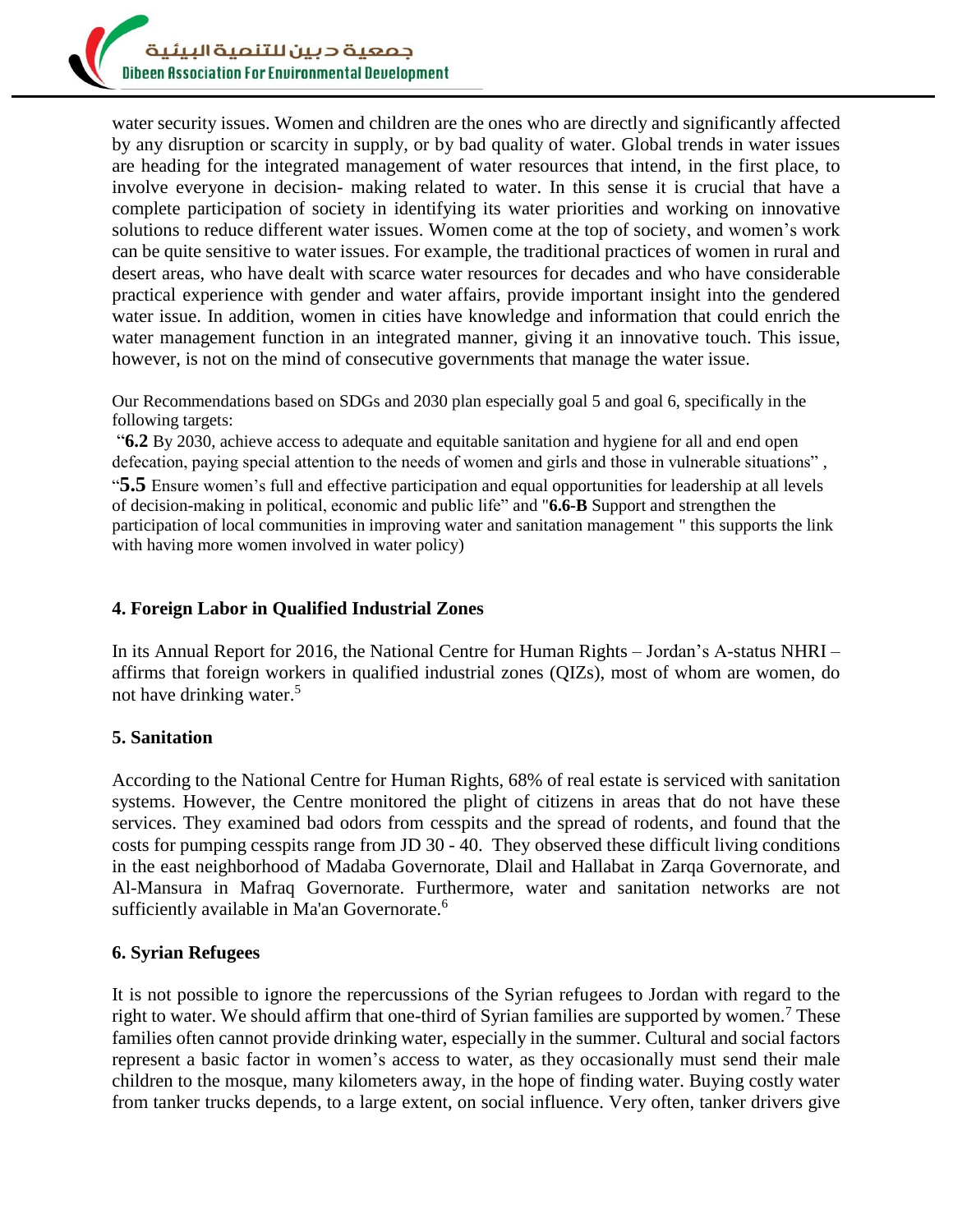

water delivery priority to their friends, who are mostly men. Hence, it is easy to ignore the plight that women must suffer alone.<sup>8</sup>

In some areas in northern Jordan, per capita consumption decreased to less than 66 liters due to the Syrian crisis. This decrease is worrisome because the scarcity of water exposes children and pregnant women to diseases, such as diarrhea.<sup>9</sup>

# **7. Recommendations**

l

# 7.1 Previous recommendations

In the first and second UPR cycles, Jordan received a combined total of two recommendations related to the right to water and sanitation. The recommendations, made by Bangladesh, were as follows:

- *Continue its efforts to ensure access to water by improving water services*
- *Continue to work to enhance access to water through efficient water resources management with the support and assistance of the international community*

The Government of Jordan supported both recommendations, were they partially implemented, Jordan Government is trying to improve water services. However, conflicting powers between the different departments responsible for water and poor management need to be improved, but Jordan has made progress in reuse of wastewater and its efficient use for agriculture

#### 7.2 Proposed recommendations for the third UPR cycle

Dibeen for Environmental Development petitions all UN Member States to take into consideration the following recommendations for Jordan's third Universal Periodic Review:

- 1. Enact a comprehensive law for water that ensures the concept of the right to access water in sufficient, safe and clean quantities, as well as sanitation services for all members of society, including the marginalized groups of women, children, refugees, and others.
- 2. Involve women and youth in the process of planning water management at the Kingdom's level, and discard the idea that official parties are the guardians over natural resources by involving relevant parties in this issue.
- 3. Introduce effective initiatives and programs to improve the water situation for all, especially marginalized and rural communities;
- 4. Include the right to water and sanitation in all plans and strategies related to human rights.
- 5. Adopt firm legal measures to confront illegal connection to the water network in the Kingdom.
- 6. Provide greater resources to ensure universal access to drinking water and sanitation, particularly in rural and remote areas

<sup>&</sup>lt;sup>1</sup> General Comment No. 15: The Right to Water, (Arts. 11 and 12 of the Covenant), Adopted at the Twenty-ninth Session of the Committee on Economic, Social and Cultural Rights, on 20 January 2003, (Contained in Document E/C.12/2002/11)

<sup>&</sup>lt;sup>2</sup> CESCR, GENERAL COMMENT 3, The nature of States Parties obligations, Art. 2, para. 1 of the Covenant, Fifth session, 1990.

<sup>&</sup>lt;sup>3</sup> Special Rapporteur in the field of cultural right A/HRC/27/55/Add, August 2014